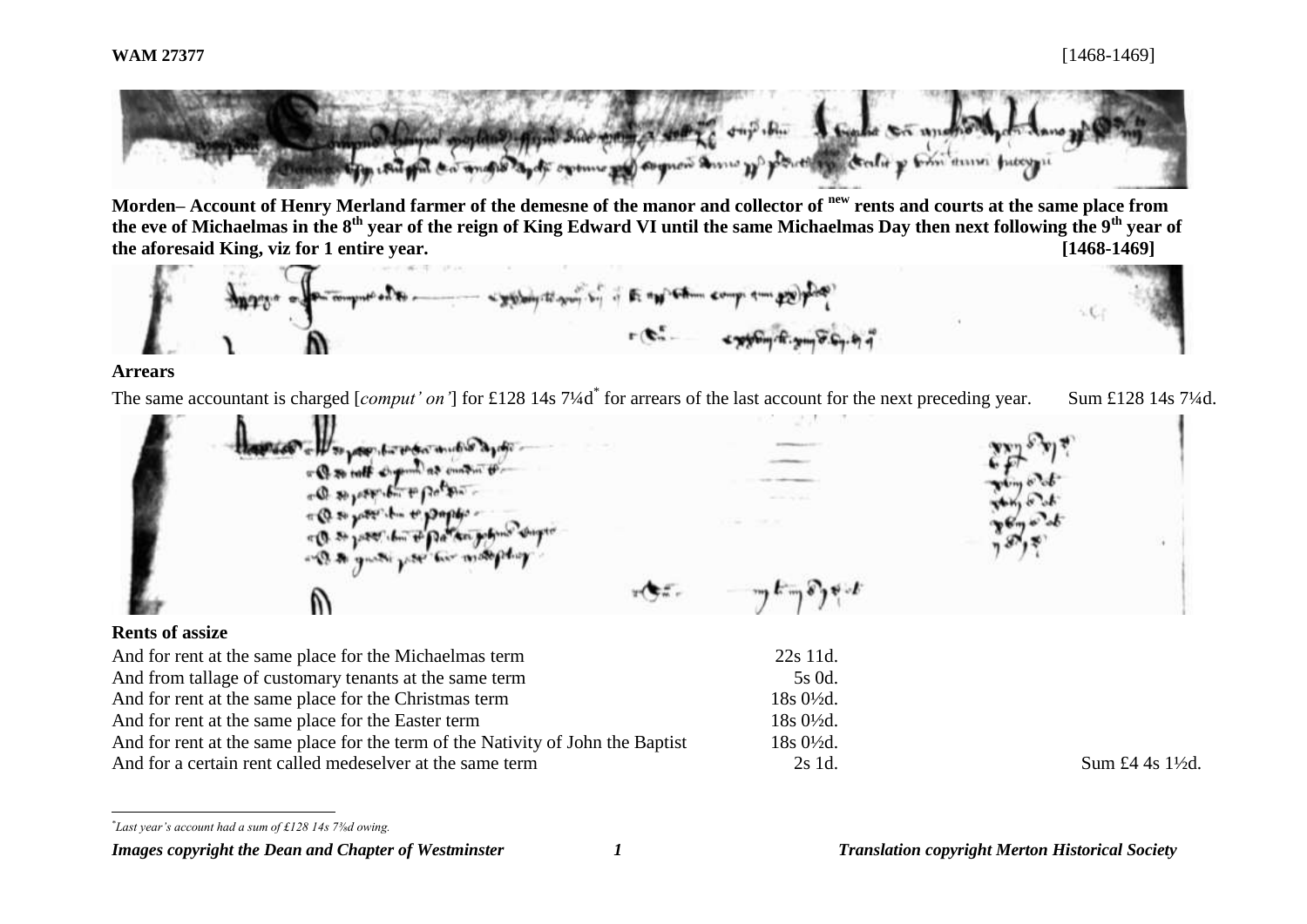

## **New rents**

And for new rent of vicar of the same place for a certain parcel of land called Wyllot' leased to him and his heirs, per year 2d. And for new rent of W Thorn per year1d.

And for 20 acres land formerly J Huberd formerly J Everard for 12s, leased to R Swan and his heirs per year 10s.

And for 20 acres land† formerly R atte Cherche late leased to Alice Fowler for 5s, leased to J Bekeswell and his heirs per year 3s 4d.

And for 5 acre demesne land at the same place at Tracyeslane leased to W Lightfote and his heirs for 8d nothing because part of the demesne farm – nothing.

And for 10 acres land formerly J Huberd formerly J Edward for 12s leased to J Spyk and his heirs per year 10s.

And for 1 messuage and 1 virgate land formerly Walter at Hegge and Alianor his wife, and his heirs for 5s nothing because part of the demesne farm – nothing

But he answers for new rent of Stephen Hold' for 1 cottage with curtilage adjoining containing  $\frac{1}{2}$  acre formerly R Collys afterwards Ralph Taylor leased to the same and his heirs per year 12d. Sum 24s 7d.

l *† This was originally 10 acres.*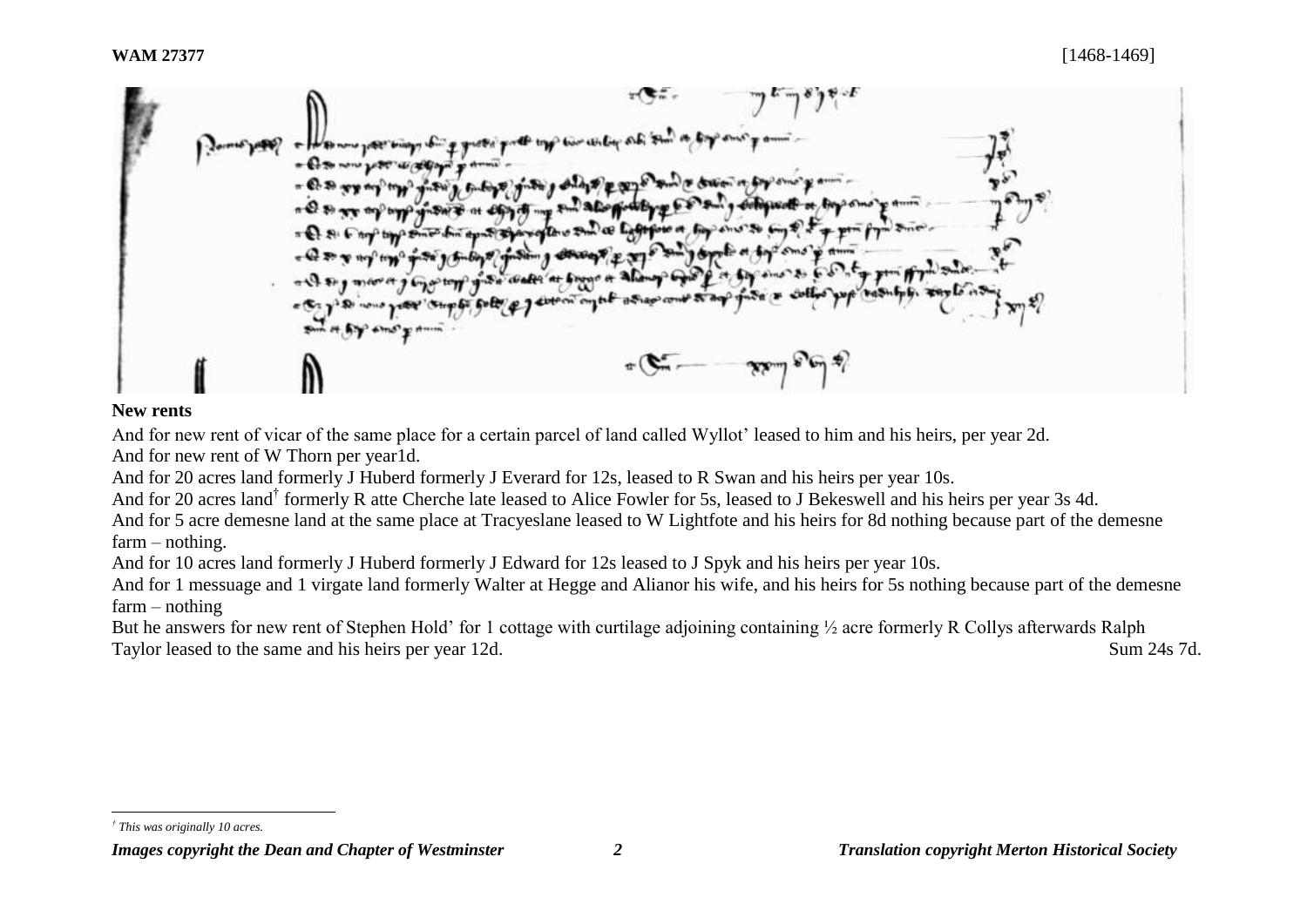

#### **Farms**

And for 30 acres meadow formerly J Marreys afterwards J at Chirch, formerly leased for 13s 4d, leased to R Pulton per year 10s. And for 20 acres land formerly T Est and 1 tenement and 1/2 virgate<sup>‡</sup> land formerly W Atwood late S Lyghtfote, leased to J Bylly per year 12s. And for 20 acres land formerly J Goddesson' and 20 acres land formerly [blank] Atrith called Josyes late answering for 14s, leased to R at

Hegge 10s.

And for 10 acres land formerly H Ryght Rith called Rykedons formerly leased for 5s 6d, afterwards for 4s, leased to J Michel per year 3s. And for 10 acres land formerly Alice at Rith leased to the same R per year 5s.

And for 3 cottages J Flessh and 1 cottage and 1 acre demesne land leased formerly to T Popsent and W Broune per year 8d.

And for 1 toft parcel of the Rectory leased to S Lightfote per year 6d.

And for 1 toft and 20 acres land called Lotekyns late leased for 8s, leased to the same S per year 7s. Sum 48s 2d.



#### **Rent in kind**

l

And for the value of 4 cocks and 6 hens of rent sold, price per head 2d, 20d.

*<sup>‡</sup> This should be half an acre*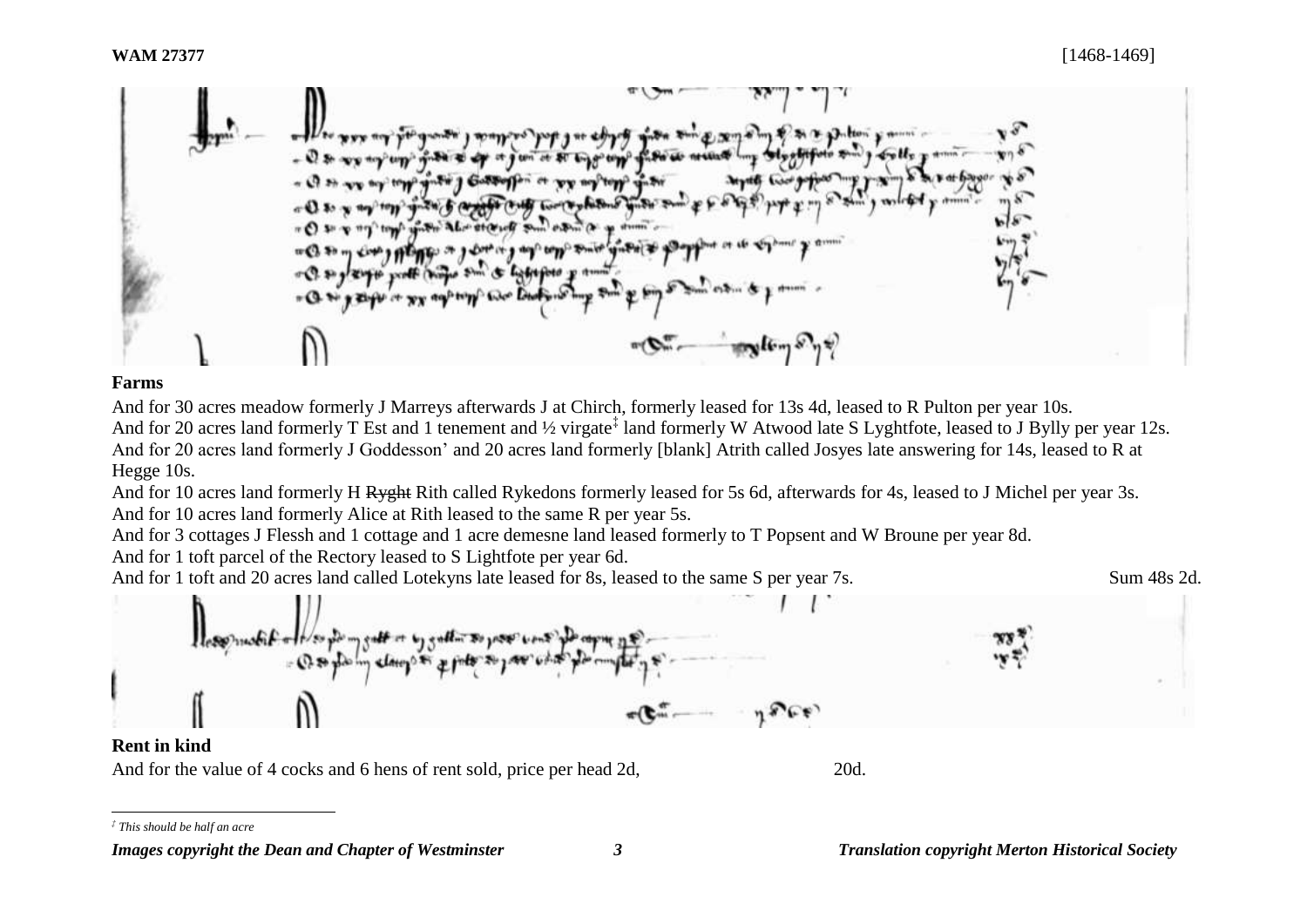### **WAM 27377** [1468-1469]

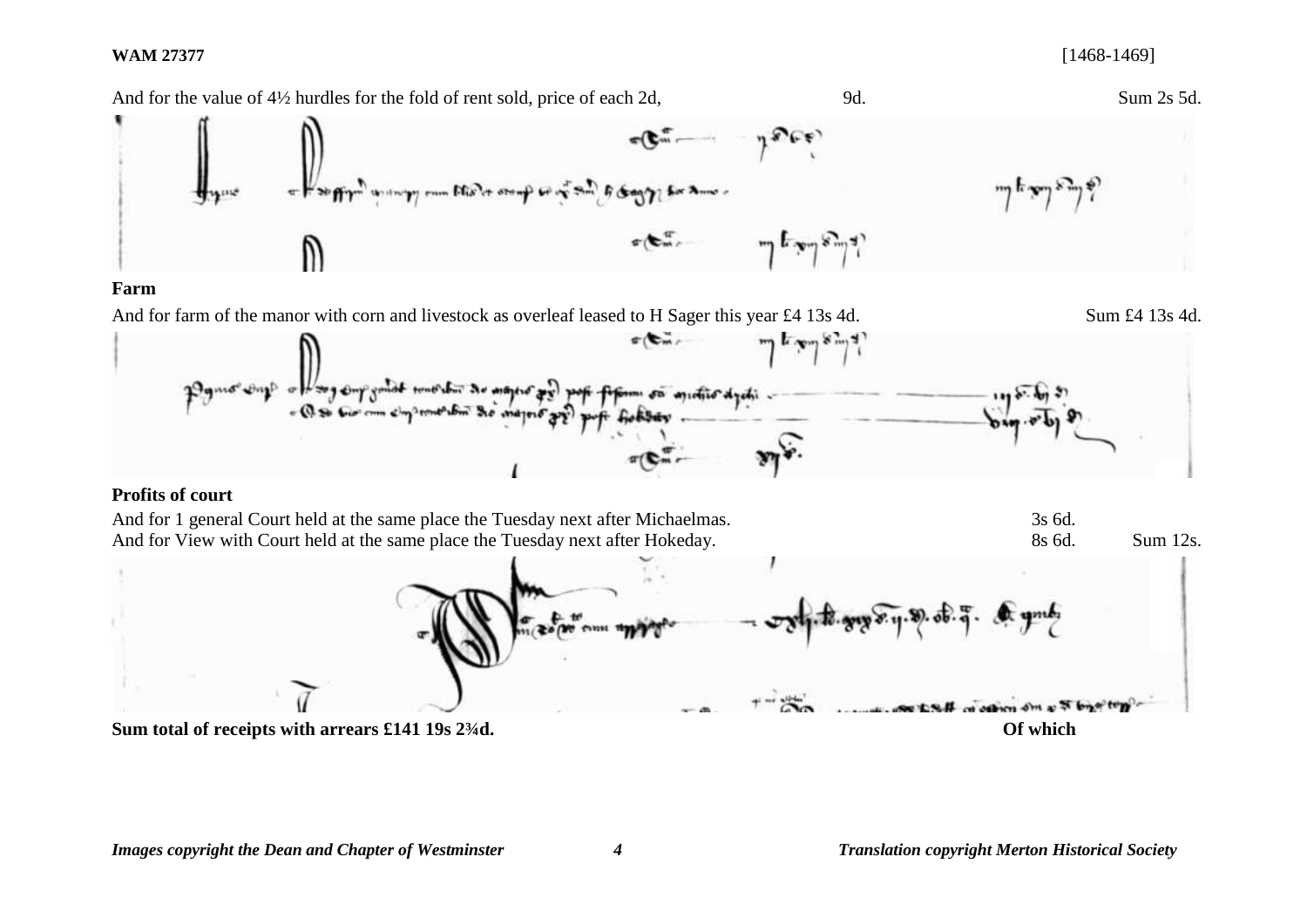

## **Rent defaults**

l

The same accounts in rent resolute of heirs of the lord of Kynewaldeshay for the year, 4 terms, 4s. because not paid And in rent allowance to the beadle because of his office for ½ virgate land 2s. And for tallage at Michaelmas 3⅛d. And for medeselver at the feast of St John Baptist 2d. And in rent default for 30 acres land formerly J Marreis afterwards W Cherch because in the lord's hands and at farm above for the year 3s. And for tallage at Michaelmas 6⅜d. And for medeselver at the feast of St John Baptist 2d. And in rent default for 20 acres land formerly S Est, 20 acres land formerly J Huberd, 20 acres formerly J Goddesson, 20 acres land formerly J at Ryth called Josyes, 20 acres called Lotkyns for the aforesaid reason, as for each tenement 2s – 10s. And for tallage of the tenements 2d – 10d [sic], as for each tenement 4¼d – 21¼d. And for medeselver at the nativity of St John Baptist as for each tenement 2d – 10d. And in rent default for 10 acres land formerly J at Cherch, 10 acres formerly H at Ryth for the aforesaid reason, as for each tenement  $12d - 3s$ .<sup>§</sup> And for tallage for the said tenements at Michaelmas 7<sup>3</sup>/<sub>8</sub>d. And for medeselver for the same tenements at Nativity of St John Baptist 6d. And in rent default for 1 cottage formerly J Flessh for the aforesaid reason, for the year – 2½d. And in rent default for 1 tenement and 1 acre demesne land formerly W at Wood for the aforesaid reason for the year – 1½d. And in rent default for Wylot' tenement for the aforesaid reason and a parcel thereof leased in new rent above for the year  $\frac{1}{2}d$ . Sum 27s 3<sup>3</sup>/<sub>x</sub>d <sup>23s 13/kd</sup>

*<sup>§</sup> Alice att Ryth's tenement is not named but is included in the totals.*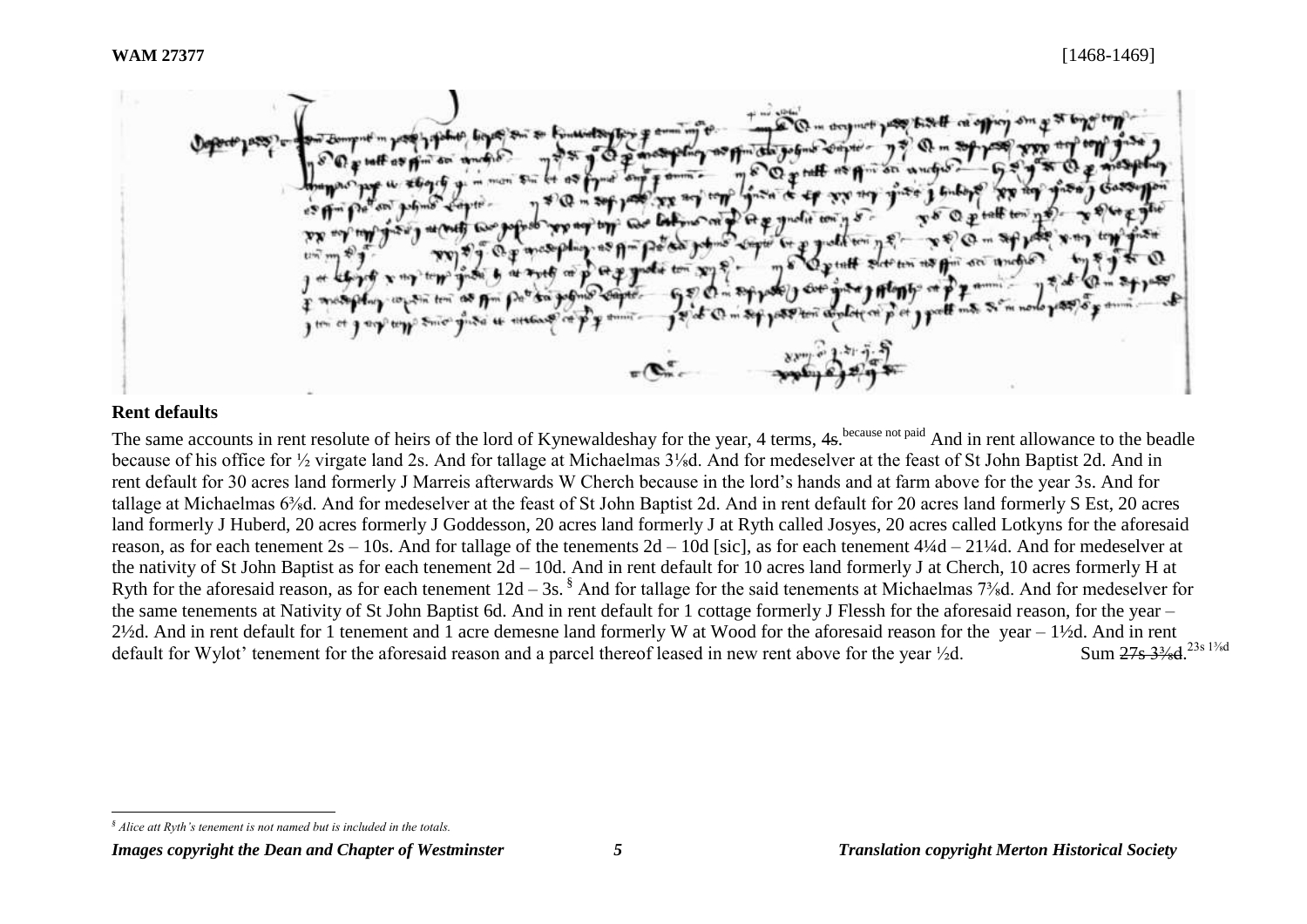

### **Petty expenses with building costs with stipends**

And in fee of the said present accountant for 20s for the year thus granted to the same by indenture sealed with the common conventual seal of the chapter of Westminster Abbey viz in full payment of the fee of the same for this year 20s. And in clothing for the same farmer viz for this year 10s. Sum 30s.



### **Expenses of the Treasurer**

And in expenses of the treasurer of Westminster this year, nothing. And in expenses of the clerk making the account with parchment bought for the same  $\frac{12}{d}$  because not paid because not paid Sum 12d



## **Cash deliveries**

And delivered to brother William Chertesey treasurer of Westminster this year with cash paid at the audit £8 2s 10d. Sum £8 2s 10d.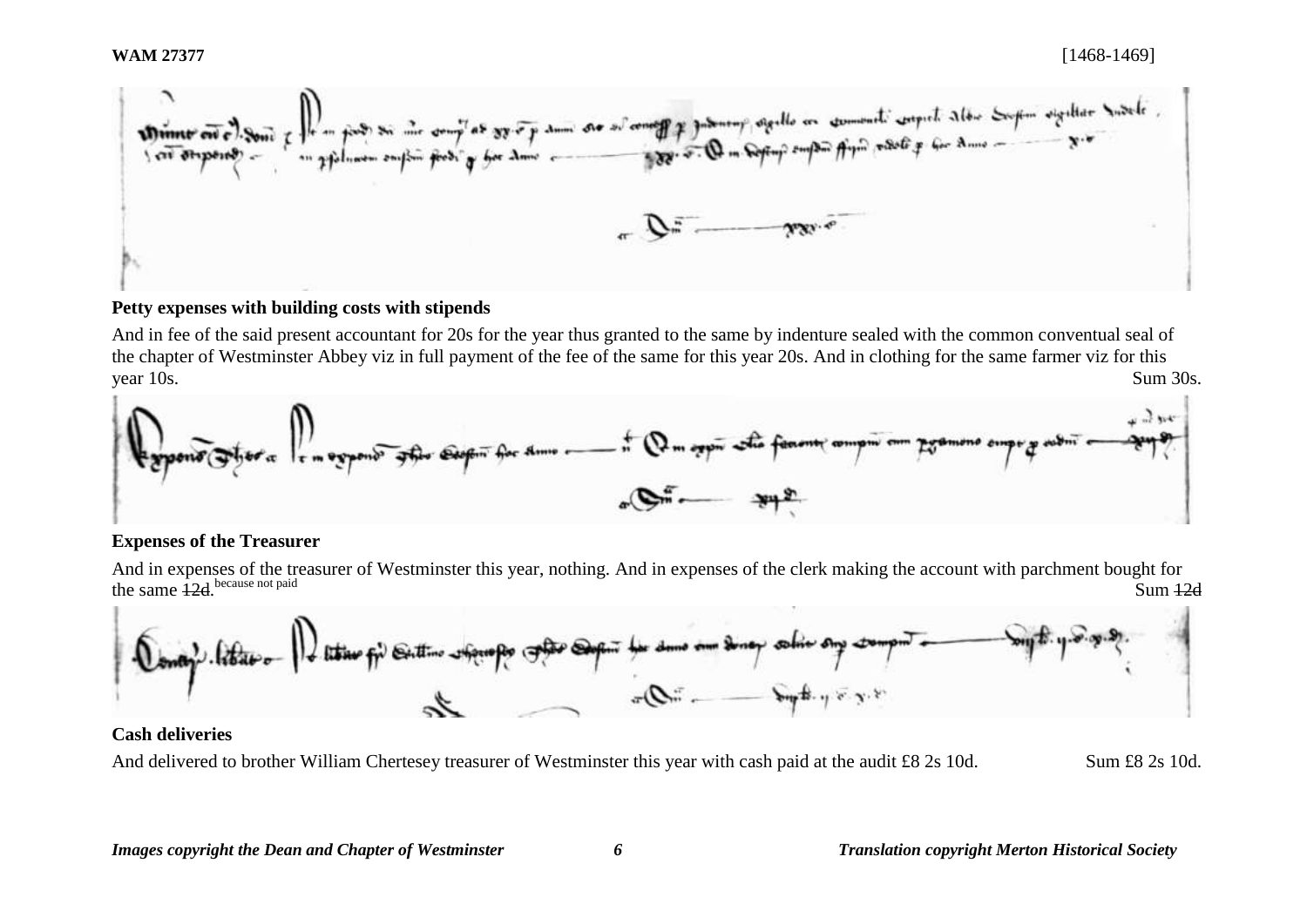



**Of which** allowed to the same accountant 6s 8d because above for his stipend for collecting rents. And to the same 7s 5<sup>5</sup>/<sub>8</sub>d for rent and farm undercharged for the year as appears by examination of all new rents examined at the audit for the 6 years preceding. And to the same – nothing in allowance for rent default for demesne land and a tenement remaining in the lord's hand this year over and above cash raised thereof as appears below, viz 1 tenement with appurtenances late in the tenure of John att Hegge for 10s per year deducted in respect thereof; 1 acre called Bawdysacre charged at 12d deducted in respect thereof; 1 cottage and 1 garden late William Edward charged above at 10s deducted in respect thereof. And so he owes £130 15s 9¾d.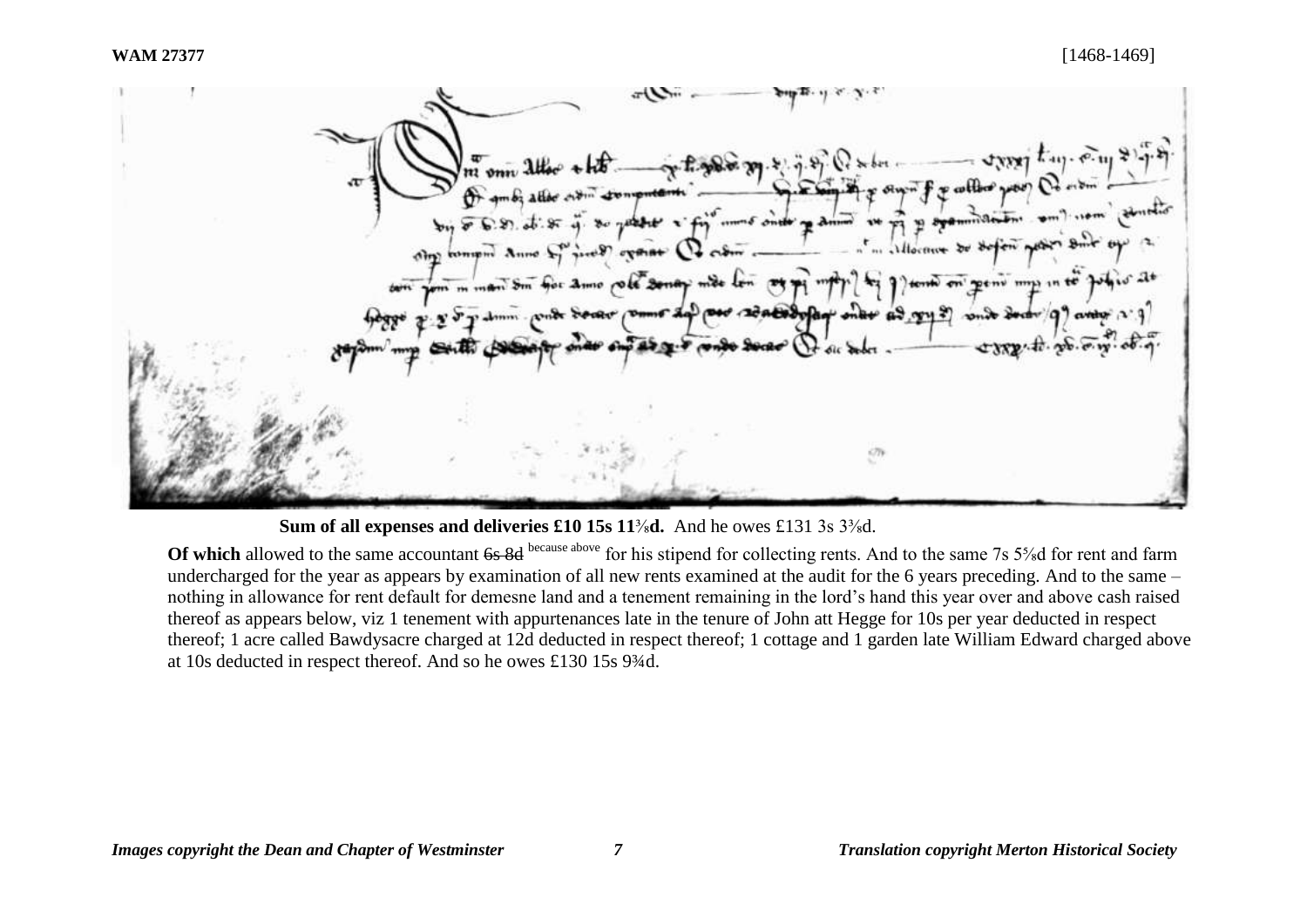**Of which:-**

# **Respited**

The same rent collector now accounts £22 17s<sup>3d</sup> for rent issuing from land and tenement formerly Laurence Conyngston in Ewell, now in the tenure of T Conyngston goldsmith both for this year and for 29 years\*\* preceding, as per year 11s 6½d, because not able to levy and not fully agreed when he ought to distrain.

And to the same £28 19s 2½d for rent of various lands and tenements in Ewell both for this year and for 26 years preceding as per year 21s 5½d for the aforesaid reason.

And to the same 13s 4d for amercements imposed 7 years preceding upon the Prior of Merton, <sup>10s</sup> Richard Salynge<sup>20d</sup> and John Salyng<sup>20d</sup> remaining outside the lordship and having nothing within*.*

And to the same 2s 8d for amercements of tenements in Ewell for suit of court 7 years preceding because not able to levy. And to the same 10s for rent of Walter at Heth for 8 years preceding because he fled with his goods and chattels.

And to the same 6s 8d for rent of land of John Bekeswell because the same land lay fallow and uncultivated for 4 years preceding.

Sum of said respites £53 10s 1 $\frac{1}{2}$ d. And he owes over and above respites £77 5s 8 $\frac{1}{4}$ d.<sup>††</sup>

 $\overline{a}$ *\*\* This should be 39 years. The total should be £23 1s 8d.*

*<sup>††</sup> The respites only total £53 9s 1½d. The amount owing should therefore be £77 6s 8¼d. The sums against previous accountants shown below total £77 6s 2⅜d.*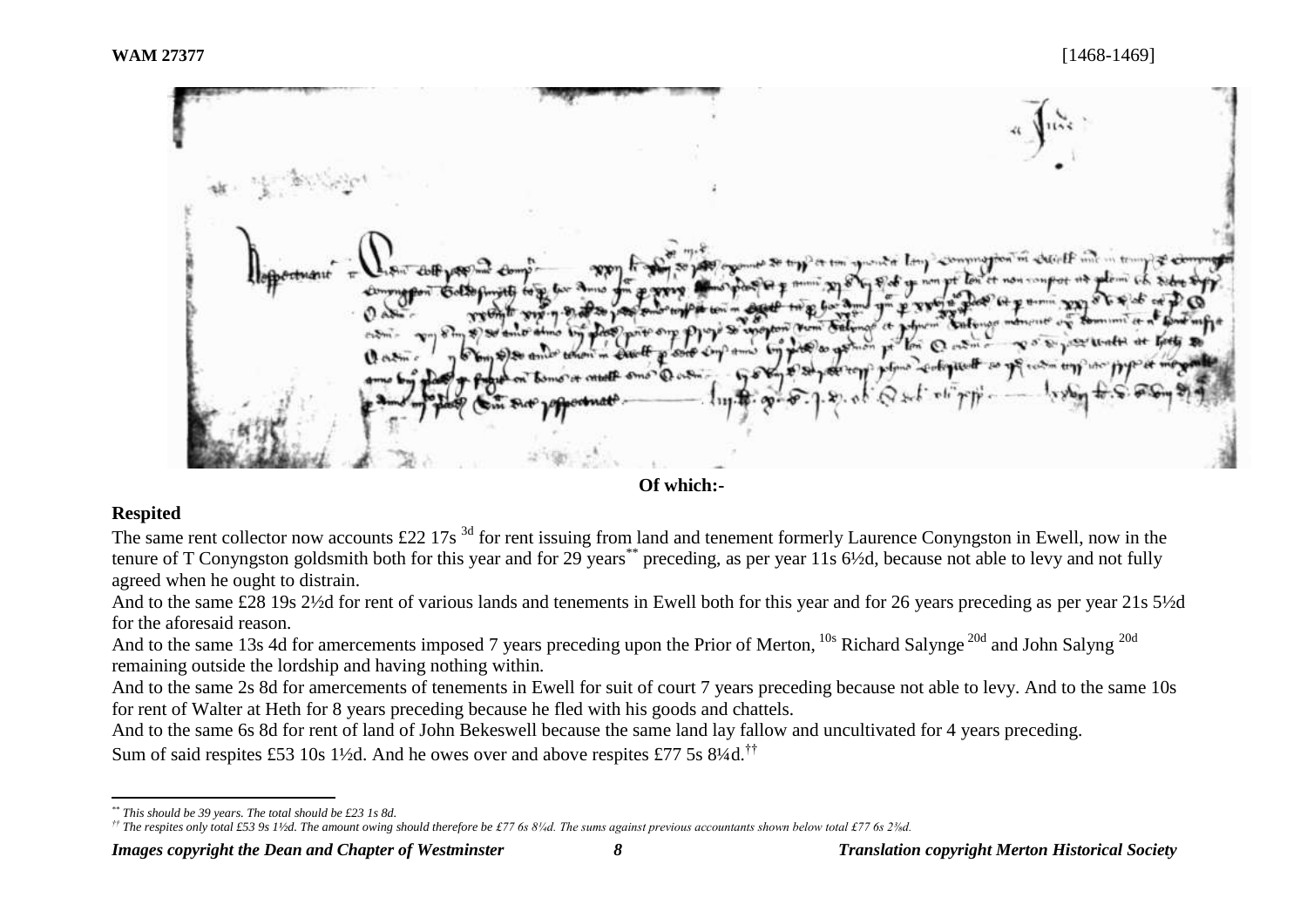$E^{\mu\nu}$  $x - 1$  and  $x -$ WHAT'S UNIVERS « N opport yn 11 **ART Commandation** in  $\rightarrow$  $\pi$ couples to the state shares of pig it is money to 中心 College  $\mathcal{L} \times \mathcal{L} \times \mathcal{L} \times \mathcal{L} \times \mathcal{L}$ 

**Of which:**

| <b>Against</b> | <b>{William Mulseye formerly farmer.</b>                                            |     |         | £4 11s 31/2d.               |
|----------------|-------------------------------------------------------------------------------------|-----|---------|-----------------------------|
|                | The lord H VI for 9 quarters oats sold to his purveyors 39 years preceding          |     | 18s.    |                             |
|                | <b>Simone Popsent formerly farmer at the same place</b>                             |     | 73s 4d. |                             |
|                | (John Ravenyng' late farmer at the same place)                                      |     |         | £14 $16s$ $3\frac{1}{2}d$ . |
|                | The lord H VI for 7 quarters oats sold to his purveyors in $12th$ year of his reign |     | 15s 3d. |                             |
|                | The same late King for 9 quarters oats sold to his purveyors on other occasions     |     | 18s.    |                             |
|                | William Goldewyr formerly beadle at the same place                                  |     | 51s 3d. |                             |
|                | Roger at Heth late farmer at the same place                                         |     | 71s 4d. |                             |
|                | William Longe late farmer at the same place                                         |     |         | 64s 71/4d.                  |
|                | Thomas Spyke late beadle at the same place                                          | £12 |         | 4s $3\frac{1}{2}d$ .        |
|                | Thomas Pulton late beadle at the same place                                         |     |         | $47s$ 1\%d.                 |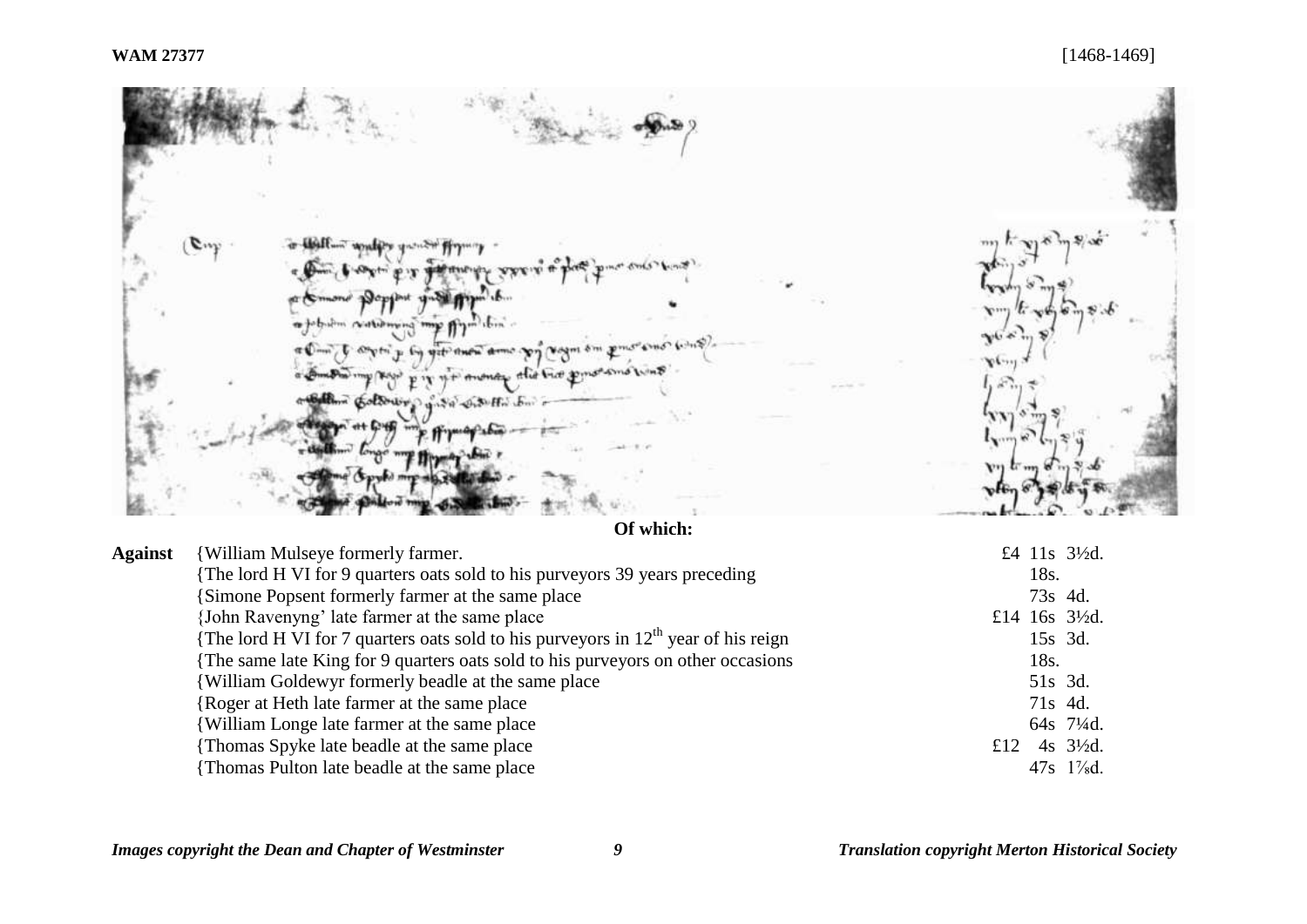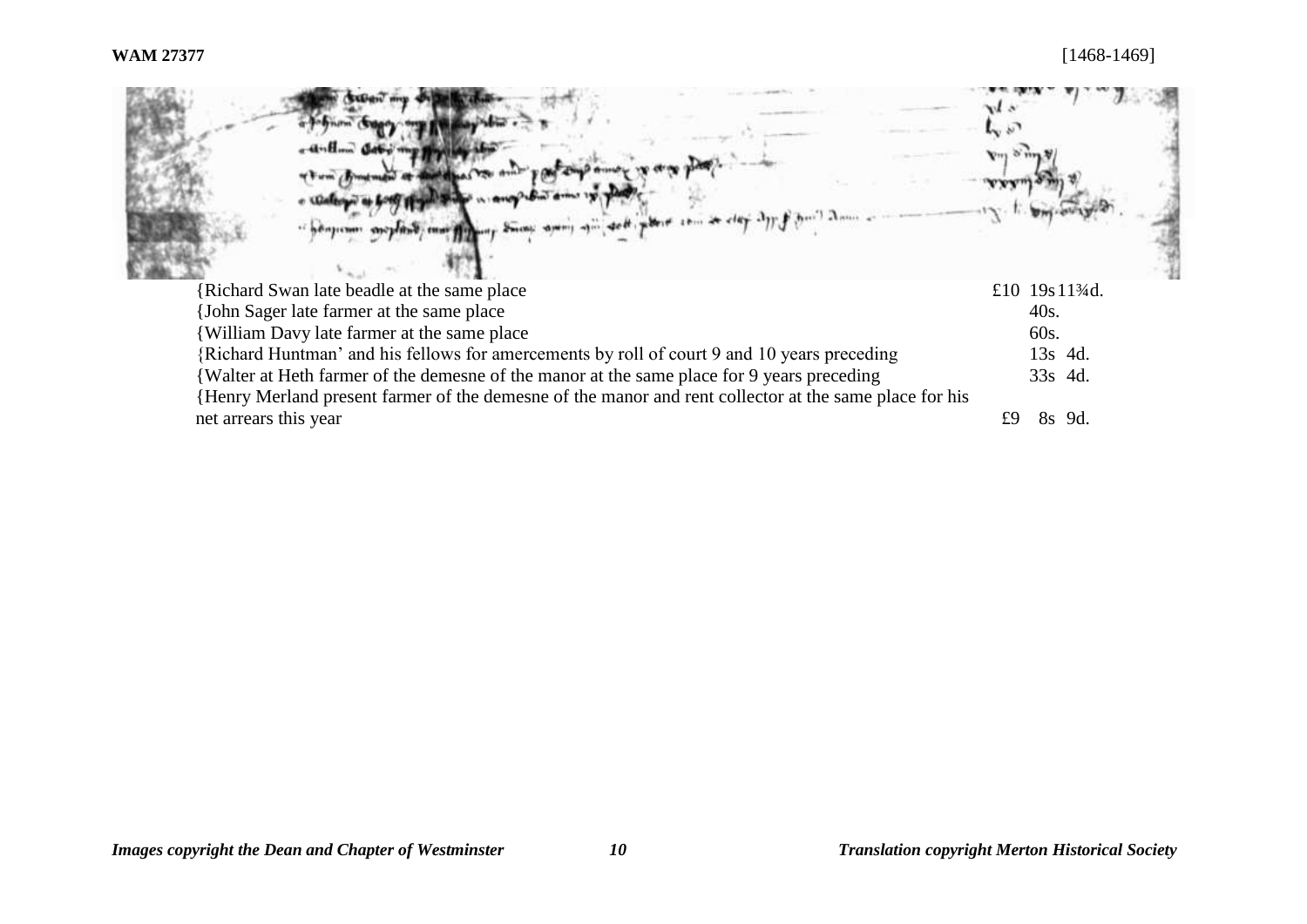### **DORSE.**



Wheat Of the remaining, 2 quarters 4 bushels. And there remain 4 quarters 2 bushels [sic] in the hands of H Merland now farmer of the demesne. Peas And of the remaining, 8 quarters 2 bushels. And there remain 8 quarters 2 bushels peas by the aforesaid measure in the hands of the aforesaid farmer.

**Barley** And of the remaining, 14 quarters 3½ bushels. And there remain 14 quarters 3½ bushels barley by the aforesaid measure in the hands of the aforesaid farmer.

**Oats** And of the remaining, 27 quarters 4½ bushels. And there remain 27 quarters 4½ bushels oats by the aforesaid measure in the hands of the aforesaid farmer.